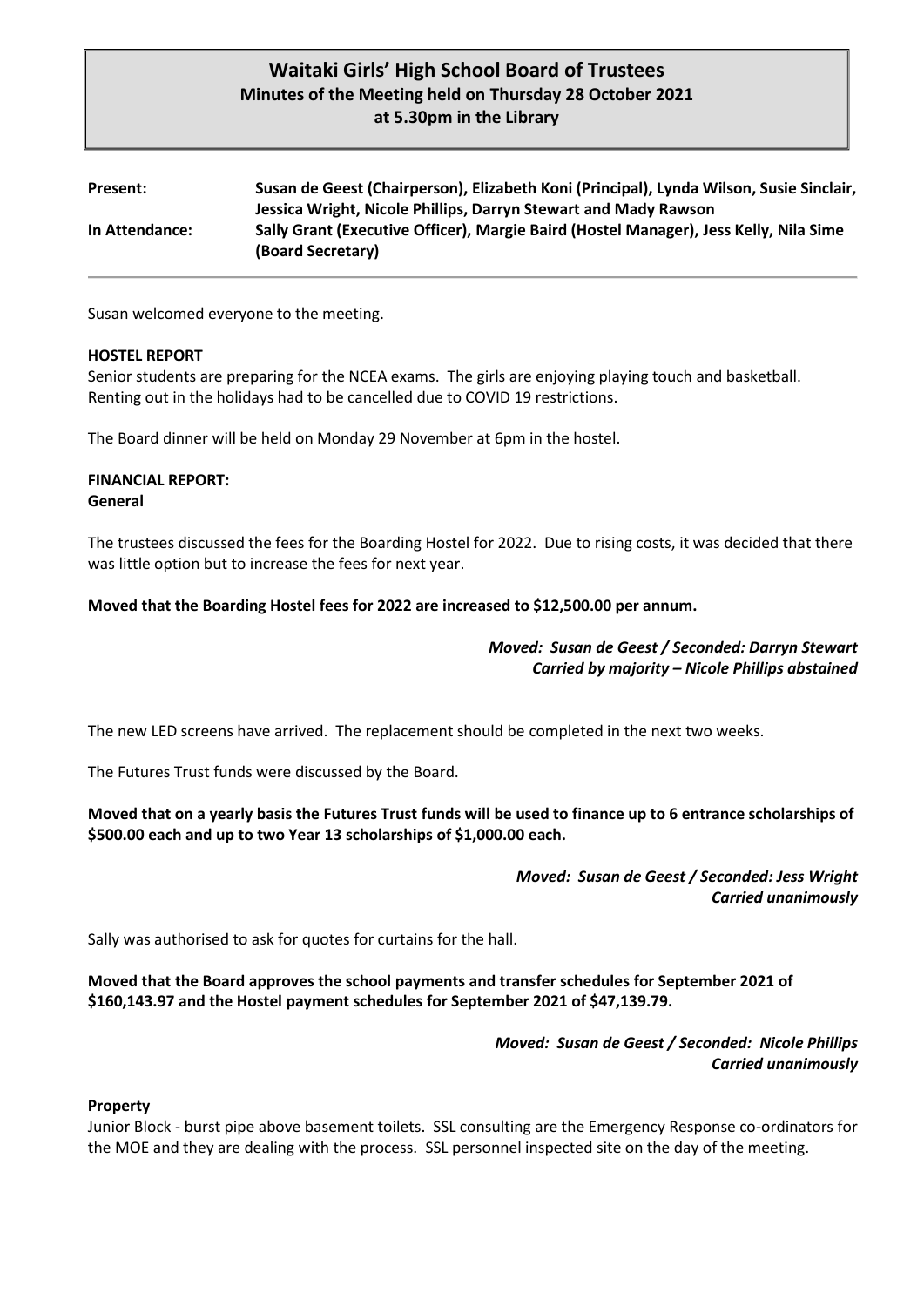The Oak tree in Wilson Park has been risk assessment and has been rated as a moderate risk. The risk needs to be reduced to low. Following discussion, the Board agreed that the tree should be retained but trimmed to reduce risk as outlined in the report received from Downer. A quote will follow.

# **Moved that the Board agree that the large oak tree in Wilson Park should be retained and trimmed to reduce the risk to low as recommended in the report prepared by Downer.**

# *Moved: Lynda Wilson / Seconded: Elizabeth Koni Carried unanimously*

### **PROPERTY**

Darryn reported that the work in the hall is progressing well. The target date for completion of work is Friday 12 November. There may be some small jobs to be completed following prize-giving and exams.

The 10YPP has not been received yet – awaiting Ministry of Education approval.

### **Sally and Marg left the meeting at 6pm**

### **PRINCIPAL'S REPORT:**

Liz spoke to her report.

### **Highlights the Principal's diary included**:

Zoom assembly - Head student speeches / New Year 9 interviews begin / Inter house Debating finals / Interviews for Year 13 scholarships

### **Curriculum (NAG 1)**

### *GOAL 1: Excellence in Teaching and Learning*

- Senior school exams were held in Week 10. The focus now is on seniors finishing up their internal assessments so that revision for external exams can begin.
- Deans/SLT are working closely to track students academic progress, meet with parents where there are concerns, and looking at alternative courses where students may be able to attain credits. Possibility of an outside provider coming in to run a two day L2 12-credit course for students who are at risk of not achieving L2.
- Digital Readiness modules are confirmed for BYOD next year: Yr 9 & 10 students will do these 23-24 Nov, with new Yr 9, Yr 12 & 13 doing them early next year. Cyclone and some staff will facilitate these.
- ICT audit identified needs/wish list for departments. Once new devices are here for L18, the current devices and those in L19 and L21 will be reconfigured and set up in L19. Chromebooks, laptops and tablets have been purchased for distribution to departments as per requests ready for next year.
- Student subject selection has now been completed; classes and staffing for next year are now being considered and shortly timetabling will begin for 2022.
- Junior exams will take place in Week 5; exams set for English, Maths, Science and Social Studies
- Covid restrictions we will need to make alternate arrangements for Prize-giving and Transition Day if we remain at Level 2. Currently considering options for live streaming prize-giving.

# *GOAL 2: Nurturing Wellbeing*

- Lunches in Schools programme The Principal met with MoE via Zoom about trialling this at WGHS for next year. This will involve running the programme with an internal model - which may prove difficult as it coincides with the new Director of Boarding starting. Last resort is the option to look at an offsite model, though feedback on these has not been very positive.
- Kickstart Breakfast programme all set ready to go by Prefects for Term 4. However, hall space is still not available to use. Leftover Weetbix & milk from Term 3 has been distributed to families and we will look for 2022 Prefects to run this programme.
- Nathan Wallis talk rescheduled for Term 1, 2022. Movie night fundraiser held Week 1, Term 4.

# *GOAL 3: Positive School Culture*

- Assembly Meets with Whānau classes continue to run fortnightly on Mondays (due to Level 2 restrictions and hall renovations)
- Staff and students continue to receive regular reminders regarding expectations for behaviour and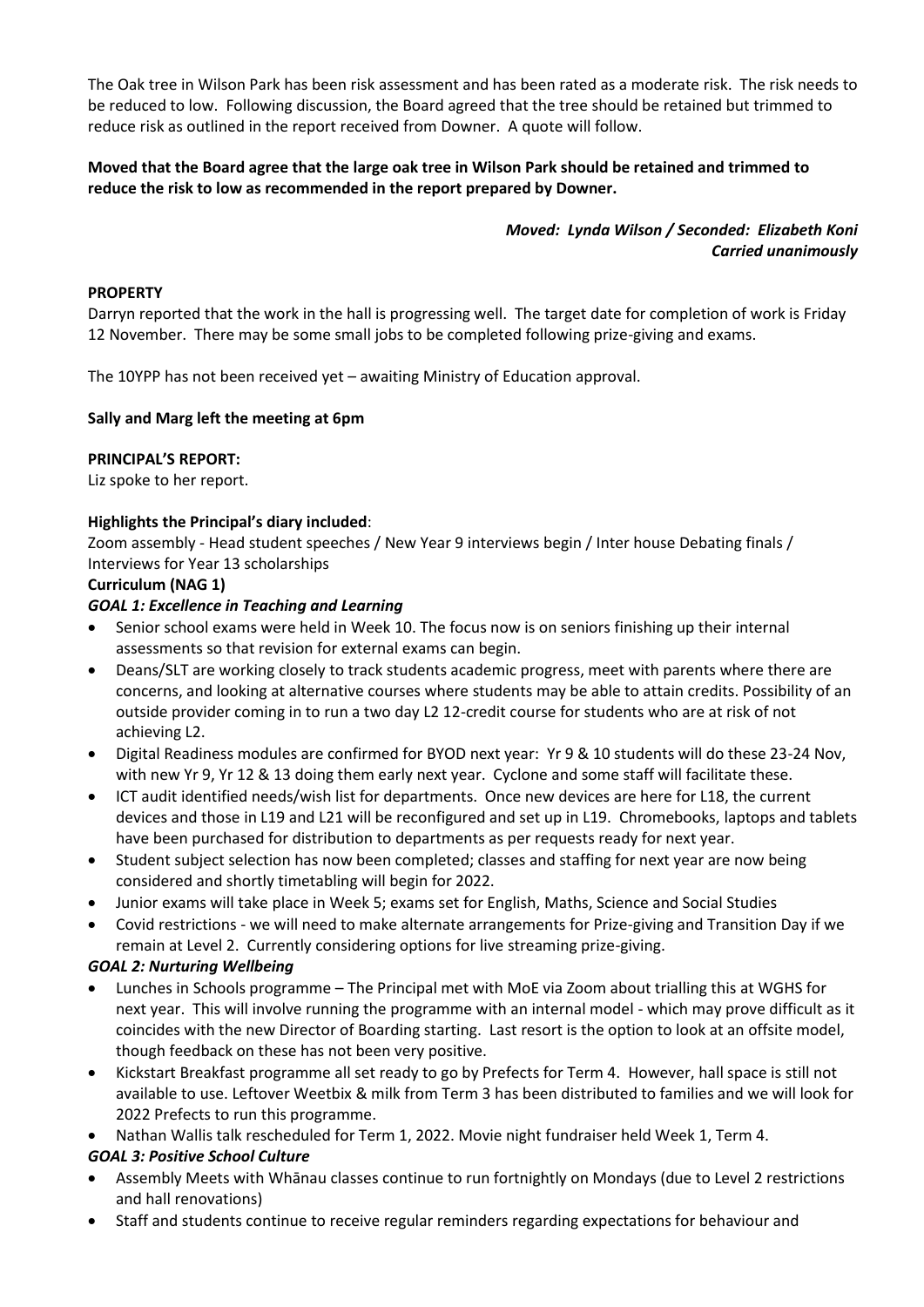uniform.

• New enrolment interviews with Principal and SLT currently taking place. Currently sitting on approximately 60 enrolments. Celeste Warner and Nila Sime liaising with contributing schools to follow up those who have not enrolled formally but are coming to WGHS in 2022.

# **Documentation and Review (NAG 2)**

- Fortnightly indicator reports continue to go out fortnightly.
- End of term comments on the parent portal to give parents feedback on academic progress.
- Student feedback: The Principal is currently getting student feedback with Principal's Lunch with each year level

# **Personnel (NAG3)**

- Kaye Taylor has started in the library and uniform shop while Tangiwai Robinson takes maternity leave.
- Kim Todd has been appointed in the Student Office/Admin role to replace Helen Leslie
- New teaching staff for 2022: Jolene Herrick appointed new Business Studies/Economics/Accounting teacher - WGC, Dean, Lauren Haueppauff - Physical Education/Science, Chloe Renshaw - Science /Biology, Amy Hunter Physics/Science, Sophie Pilbrow - Music/Performing Arts.

# **Upcoming School Events**

Senior Awards Assembly / Senior Prizegiving / Aoraki Junior Sports Week / Year 8 Hand-on Science Day (Level 1 dependant)

The trustees discussed plans for Prize-giving at COVID 19 Level 2. There can be no outside guests on site. Options were debated. Lynda Wilson will investigate potential options for an offsite venue for Year 13 parents to watch a live stream of the event.

# **STAFF REPORT**

- The International Director has pencilled in a tour group for July 2022 from Kojimachi Girls' High School. There will be an online exchange with St Hilda's Middle School sometime in Term 4.
- Aoraki Sports Awards will be judged this year but not awarded at a ceremony. Each school will be notified of their winners and will present the awards as they see fit.
- The Learning Centre has a ceramic art exhibition in the school library entitled "At the Beach".
- Waitaki Kahui Ako Sarah Sharpe (a neurodiversity education specialist) was hosted a 3 day series of workshops and meetings. The Kahui Ako wide spiral inquiry groups have gained momentum this year. Work continues on updating the Achievement Plan with refreshed achievement goals. Work is also being done on graduate profiles which recognise key capabilities at various stages of student learning. The Kahui Ako has been granted 300 hours of professional development for 2022 – 2023. The Lead Principal is developing the delivery plan for the professional development.
- Year 12 PE students biked to Rakis Railway Tunnel on the Alps to Ocean trail and back on 21 October. This was an assessment for Level 2 NCEA.

# **STUDENT REPORT**

- School exams have been completed.
- Wilson House won the school interhouse debates.
- Year 13 students have been receiving notice of scholarships and halls of residence from tertiary institutions.
- Year 13 school scholarship interviews were held last week.
- A mufti day was held last Friday. Proceeds to the proposed events centre.

# **MINUTES:**

Minutes of the meeting held on 23 September 2021 were confirmed as a true and correct record.

*Moved: Susan de Geest / Seconded: Elizabeth Koni Carried unanimously*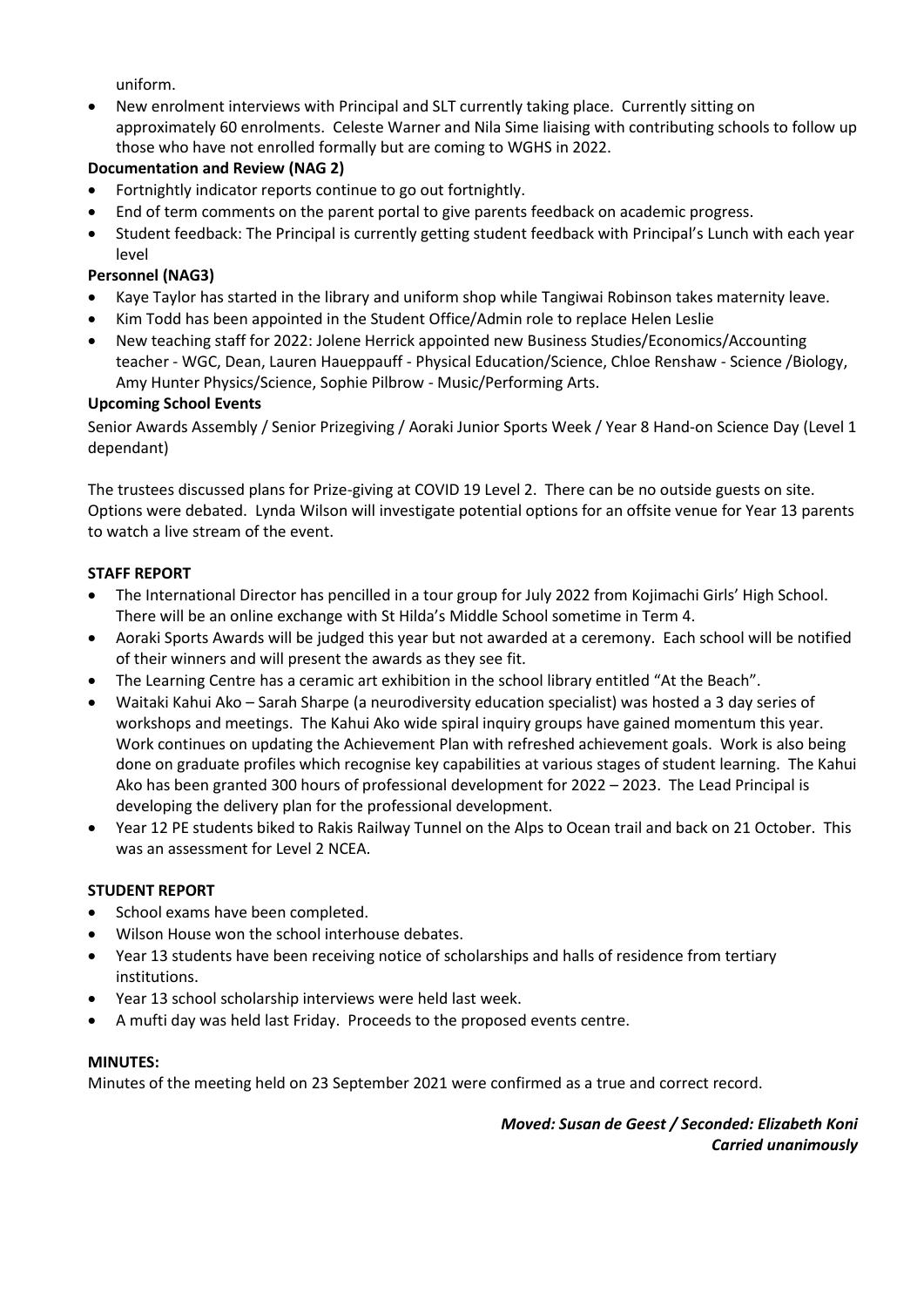#### **CORRESPONDENCE:**

Susan reviewed the inwards, tabled and outwards commented on as necessary.

#### *Inwards:*

- *Forest Enterprises*
- *PWC – OPI Finance Ltd*

#### *Outwards:*

• *MOE (in committee)*

**Moved that the Inwards correspondence be received and the outwards correspondence confirmed.**

*Moved: Susan de Geest / Seconded: Nicole Phillips Carried unanimously*

#### **GENERAL BUSINESS**

### **SCHOOL DONATION SCHEME**

**Following verbal agreement at the meeting held on 24 June 2021, moved that Waitaki Girls' High School opt into the government's donation scheme for 2022.** 

# **Moved: Elizabeth Koni / Seconded: Lynda Wilson** *Carried unanimously*

#### **COVID 19 MANDATED VACCINATIONS**

All schools have been directed by the Ministry of Education that all staff must be vaccinated by 15 November 2021. A register is currently being compiled of staff vaccine status.

### **LUNCHES IN SCHOOLS**

Trustees discussed the Lunches in Schools scheme. The majority of parents have been supportive of the programme. Currently the school is looking into external providers or a mixed model with potentially some lunches being provided by the hostel.

### **HEADS OF LEARNING MEETING**

The Heads of Learning Meeting was postponed until March 2022.

### **WAITAKI COMMUNITY RECREATION CENTRE**

Lynda attended a Waitaki Community Recreation Centre Trust meeting with Gary Kircher and Kevin Malcolm. The Board decided that a comprehensive maintenance list including costs should be requested from the Recreation Centre. This would enable the Trust and the school to be informed of the state of the building. The Chair draft a letter.

### **EXCLUDING THE PUBLIC**

**Moved that the public be excluded from the following part of the proceedings of this meeting.** The general subject of the matter to be considered while the public is excluded, the reason for passing this resolution in relation to the matter, and the specific grounds under Section 48(1) of the Local Government Official Information and Meetings Act 1987 for the passing of this resolution is as follows:

| <b>General Subject of each matter</b> | Reason for passing this        | Ground(s) under section 48(1) |
|---------------------------------------|--------------------------------|-------------------------------|
| to be considered                      | resolution in relation to each | for the passing of this       |
|                                       | matter                         | resolution                    |